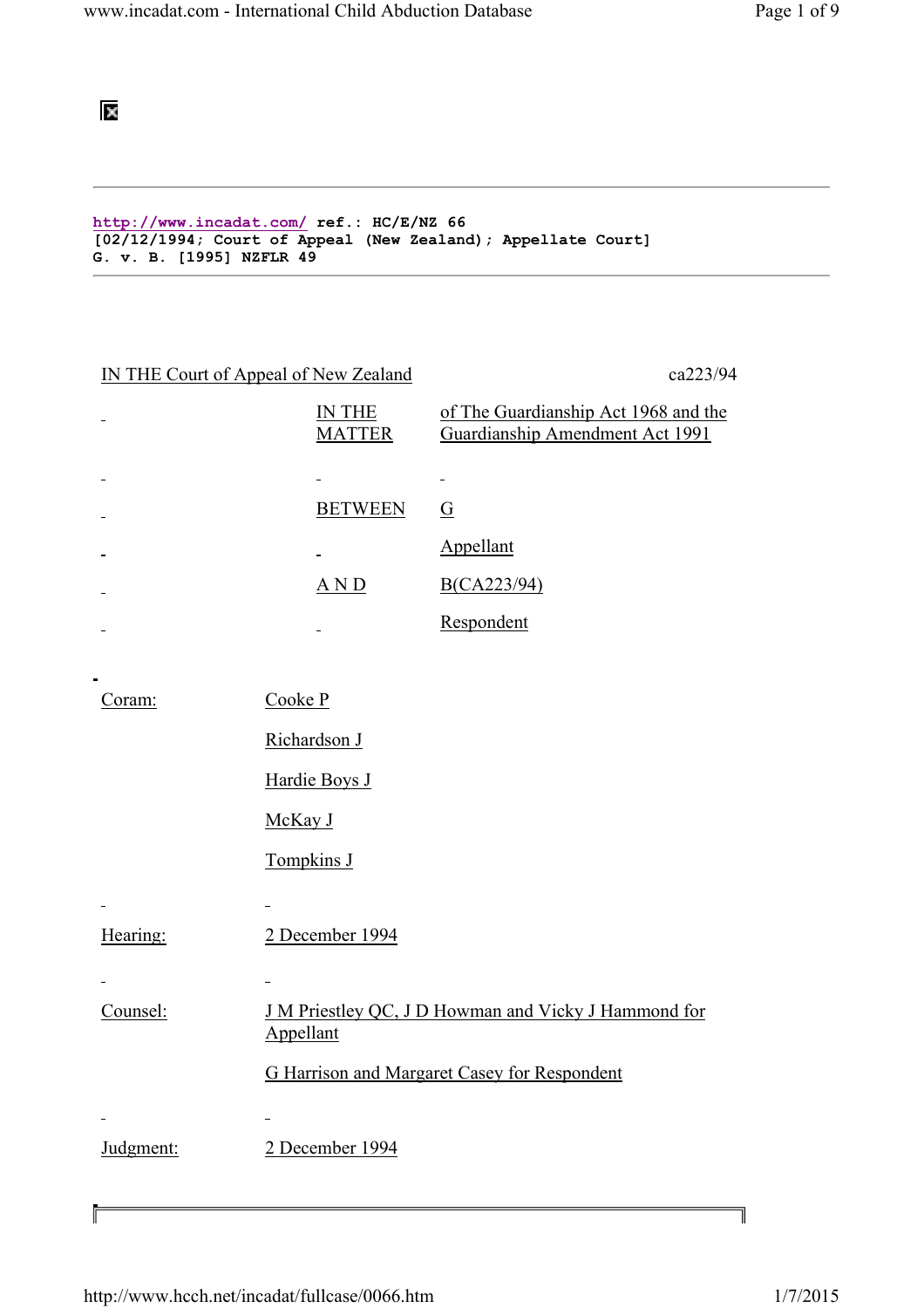## Judgment of COOKE P

- 1. An application by the father of a daughter now aged eight years for an order for her return to him in Arizona was made under the Guardianship Amendment Act 1991, s.12. The father's contention is that the mother removed the child from another Convention State, namely the United States, in breach of his rights of custody in respect of the child. The application was dismissed for want of jurisdiction by Judge Whitehead in the North Shore District Court. The Judge expressed regret that his decision appeared to defeat the child's rights under the Convention, but he regarded the terms of the New Zealand legislation as requiring that result.
- 2. The child had arrived with the mother in New Zealand on 25 September 1993. The District Court Judge's decision was delivered on 27 April 1994. There was an appeal to the High Court and by an order sealed on 21 September 1994 Fisher J ordered by consent that the appeal be removed into this Court. The reason for the removal was that the District Court Judge had adopted the same interpretation as was subsequently upheld by Gallen J in  $F \nu T$  [1994] NZFLR 565, where the High Court Judge had dismissed an appeal from a decision of Judge Inglis reported in 11 FRNZ 378. It may be noted that Gallen J expressed more doubt about part of the question than may have been entertained by Judge Inglis.
- 3. The 1991 Amendment Act was passed as stated in the long title 'To implement The Hague Convention on the Civil Aspects of International Child Abduction' and the Convention is scheduled to the Act, although the wording in the body of the Act differs in some respects from that of the Convention. A Bill at present before the House of Representatives proposes a relevant amendment which may be enacted in the future, but the Court is now of course concerned only with the legislation as it stands at present.
- 4. The parties separated in Arizona, having moved there with the daughter, after their divorce, by mutual consent. In the Lake County Superior Court, State of Indiana, an order had been made on 29 March 1990; it was subsequently registered in Arizona and remains definitive of the relevant rights of the parties. The material clauses read:

1. The wife shall be awarded the sole care and custody of the parties' minor child, [name omitted], born 2 November 1986.

2. The husband shall have reasonable rights of visitation with the said child to include every other week-end, alternating holidays and summer vacation.

It is the substance of those orders rather than the form and wording in which they are expressed which is important. The fact that the word 'sole' is used in defining the rights of the wife and the fact that the word 'visitation' is used in defining the rights of the husband are not determinative of the issue that this Court has to consider. It is the essence of the rights thereby vested in the parties which must guide our decision.

5. The crucial provisions of the 1991 Amendment Act are in s. 4:

4. Rights of custody - (1) For the purposes of this Part of this Act, a person has rights of custody in respect of a child if, under the law of the Contracting State in which the child was, immediately before his or her removal, habitually resident, that person has, either alone or jointly with any other person or persons, -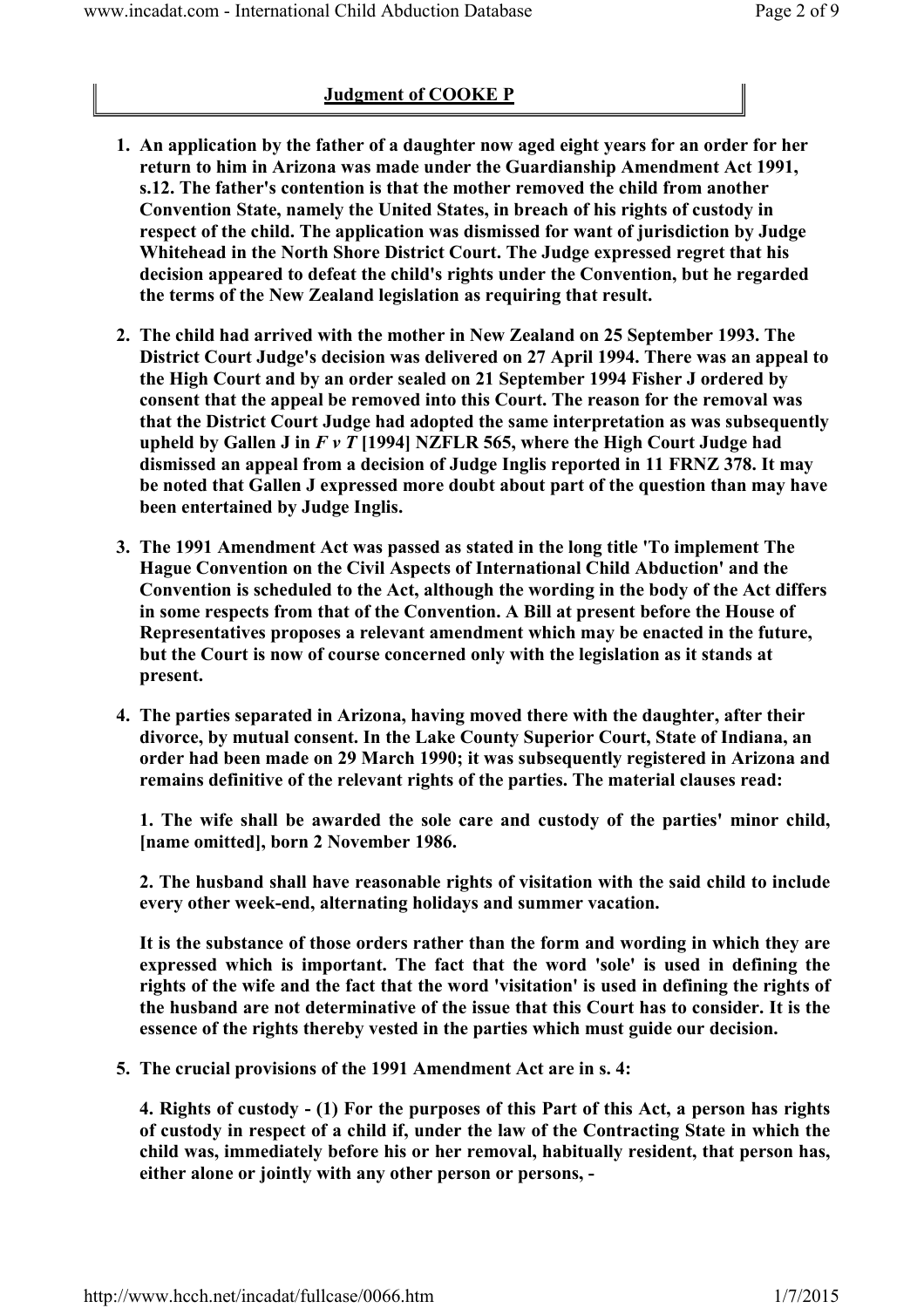(a) The right to the possession and care of the child; and

(b) To the extent permitted by the right referred to in paragraph (a) of this subsection, the right to determine where the child is to live.

(2) For the purposes of this Part of this Act, an applicant who has rights of custody in respect of a child shall be deemed to be actually exercising those rights, even though the child is in the possession of another person, -

(a) If-

(i) The applicant has placed the child in the possession of that other person pursuant to the right referred to in subsection (1)(b) of this section; and

(ii) The child is intended to be in the possession of that other person for a limited period of time; or

(b) If the child is in the possession of that other person pursuant to that other person's rights of access in respect of that child.

6. The definitions in s.2 of 'rights of access' and 'rights of custody' also require consideration:

2. Interpretation - In this Part of the Act, unless the context otherwise requires -

…

"Rights of access" mean the right to visit a child; and includes the right to take a child for a limited period of time to a place other than the child's habitual residence:

"Rights of custody" has the meaning given to that term by section 4(1) of this Act:

- 7. In my view, notwithstanding the argument of Mr Harrison to the contrary, those definitions are not mutually exclusive. A right of intermittent possession and care of a child will fall within s.4(1)(a) and to that extent will fall within the definition of rights of custody also. No doubt it may also fall within the definition of rights of access, so there is a possibility of overlap. But no convincing reason has been given in argument for postulating a sharp dichotomy between the two concepts. Nor has anything to suggest mutual exclusiveness been derived from the Convention. Some rights under the Act or the Convention will attach to custody, some to access. The circumstance that remedies may in a given case be open under either head is unimportant on the question of interpretation. Here, because of the nature of the application made to the Court, we are concerned with custodial rights only. Incidentally the concept of shared care, which as counsel informed us from the bar currently features in Family Court practice in New Zealand, is consistent with this approach.
- 8. Interpreting s.4 in its natural and ordinary sense in the light of its purpose and context, it appears to me that a parent who has substantial intermittent rights to the possession and care of the child comes within subs. $(1)(a)$ . On that point I am driven to differ from the interpretation now under appeal, with full respect for the expertise in this field of the Judges who have adopted it. The point is simply one of the natural and ordinary meaning of language and scarcely bears elaboration.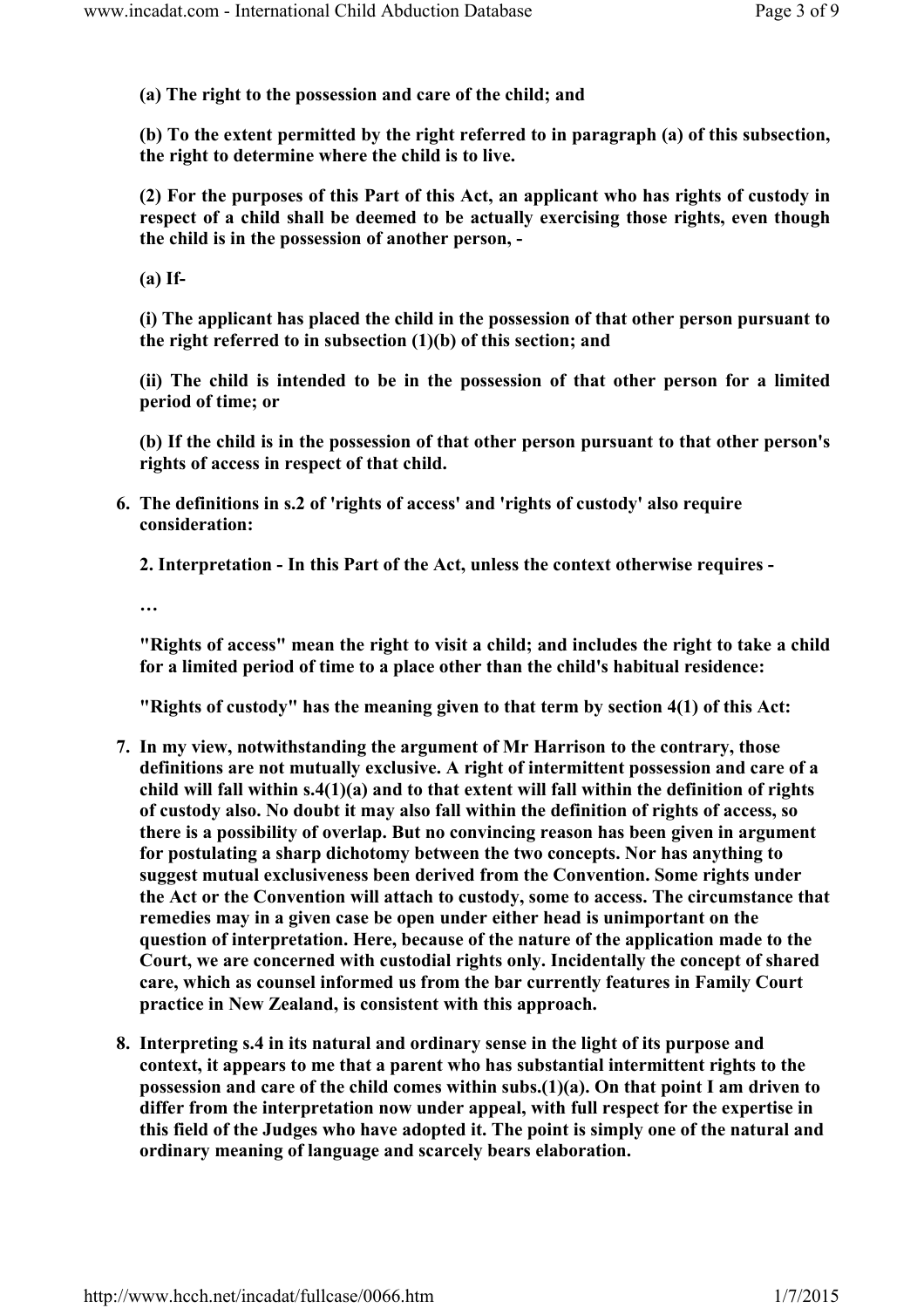9. As to paragraph (b), Judge Whitehead had expert affidavit evidence before him from Mr James Mueller, Attorney-at-Law of Arizona and currently Chairman of the Family Law Section of the State Bar of Arizona. The Judge found:

It is clear therefore from Mr Mueller's evidence that the applicant has a right to determine the child's place of residence which can only be usurped by an application before the Arizona Court to modify the applicant's visitation rights. The burden of such an application falls upon the custodial parent being the respondent in this case.

- 10. It is obvious that the Judge was using the expression 'custodial parent' to reflect the language of the Indiana order. That in no way derogates from the view I have expressed as to the necessity to look at that order in terms of the substance of the rights conferred.
- 11. I think that the affidavit supported the Judge's finding. As Mr Mueller put it, the mother's right to determine the residence of the child was 'subject to existing visitation orders'. Mr Harrison rightly accepted in argument that the parents could effectively and lawfully agree about the future residence of the child, as indeed they implicitly did when they moved to Arizona. The true view is thus that jointly they had and have the right to determine where the child is to live. A joint right is enough under the subsection.
- 12. It should be added that there was no separate argument that, if the father had rights of custody within the meaning of s.4, at the time of the removal they were not actually being exercised or would not have been so exercised but for the removal. 'Time' in s.12 (1)(c) and like contexts in the 1991 Act should be liberally construed to give effect to the Convention.
- 13. For these reason, in my opinion, jurisdiction is established on a straightforward reading of the New Zealand legislation. It also accords with the spirit of the Convention. Counsel for the respondent accepts that a s.13 ground cannot be mounted. I would allow the appeal and direct the remission of the case to the North Shore District Court for the making of an order for the return of the child.
- 14. Tompkins J authorises me to say that he concurs in the decision. The Court being unanimous, there will be remission of the case to the District Court for the making of an order for the return of the child to the United States and any appropriate incidental orders.

Judgment of Richardson J

15. The object of the Guardianship Amendment Act 1991 as stated in the long title is to amend the Guardianship Act 1968 in order to implement the Hague Convention on the Civil Aspects of International Child Abduction. While there are some differences in expression I cannot discern in the statute a legislative intent to depart in matters of substance from the Convention and to modify the obligations which New Zealand accepted in acceding to the Convention. That being so it is sufficient to go straight to s4 which is central to the resolution of the present appeal. Subsection (1) provides:

"For the purposes of this Part of this Act, a person has rights of custody in respect of a child if, under the law of the Contracting State in which the child was, immediately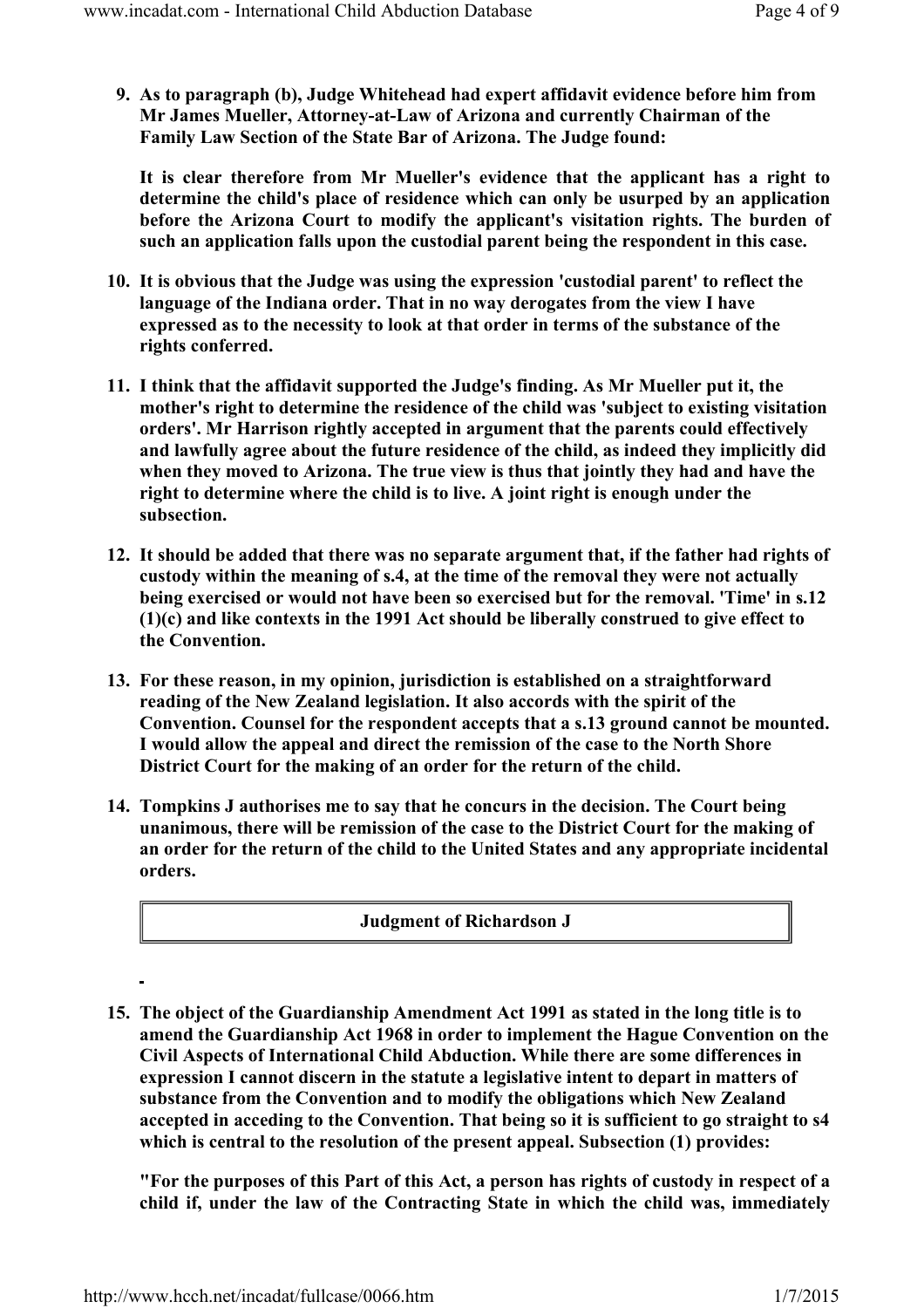before his or her removal, habitually resident, that person has, either alone or jointly with any other person or persons-

(a) The right to the possession and care of the child; and

(b) To the extent permitted by the right referred to in paragraph (a) of this subsection, the right to determine where the child is to live."

- 16. I emphasise, because it is relevant to the application of both para (a) and (b) in this case, that it is sufficient if the right in question is held either alone or jointly with any other person or persons.
- 17. The decree of the Indiana Court in relation to parental rights in respect of the child provided:

"that the wife shall be awarded the sole care and custody of the parties' minor child, [name omitted], born November 2 1986; that the husband shall have reasonable rights of visitation with the said child to include every other week-end, alternating holidays and summer vacation:"

- 18. Notwithstanding the nomenclature employed, and in particular the expressions "sole care and custody" and "visitation", the effect of the order was that the visitation rights carried possession and care of the child for substantial periods for the indefinite future. It follows in my view that under the court order, and jointly with the mother, the father had the right to possession and care of the child for the purposes of s4(1)(a).
- 19. Then as to para (b) the expert evidence of Mr J W Mueller as to the law of Arizona was that the custodial parent has the right to determine the residence of a minor child inside or outside the State of Arizona on a permanent basis subject to existing visitation orders; that when a custodial parent intends to remove a minor child from the State of Arizona on a permanent basis then such a move would effectively modify visitation rights of the non-custodial parent; and that the removal in this case was in breach of the various rights of the father including his visitation rights and his right to have input into and if necessary to have litigated the issue of whether the child should have been removed from Arizona at all.
- 20. In terms of s4(1) it is sufficient if the right to determine where the child is to live is a right that may be shared jointly with any person or other persons. If both parents agree then they exercise that right jointly. If, as here, the father does not consent then the court where the child is habitually resident has jurisdiction to determine whether the child can be taken to another jurisdiction to live. In  $C$  v  $C$  [1989] 2 All ER at 648 the Court of Appeal recognised that the right to determine a child's residence may be a divided right and that, if a parent has the right to object to a change of residence of the child and is not consulted or refuses consent, the removal of a child from the jurisdiction would be wrongful within the meaning of the Convention. And the report of the second meeting of the Special Commission to review the operation of the Hague Convention (1993) noted at p28 that the argument that an order of the court granting custody which prohibited the custodian from removing the child from the court's jurisdiction without the consent of the other parent constituted only a modality attached to the right of custody and not a situation of joint custody, had been rejected by a French court as well as by courts in Austria, Australia, the United Kingdom and the United States of America.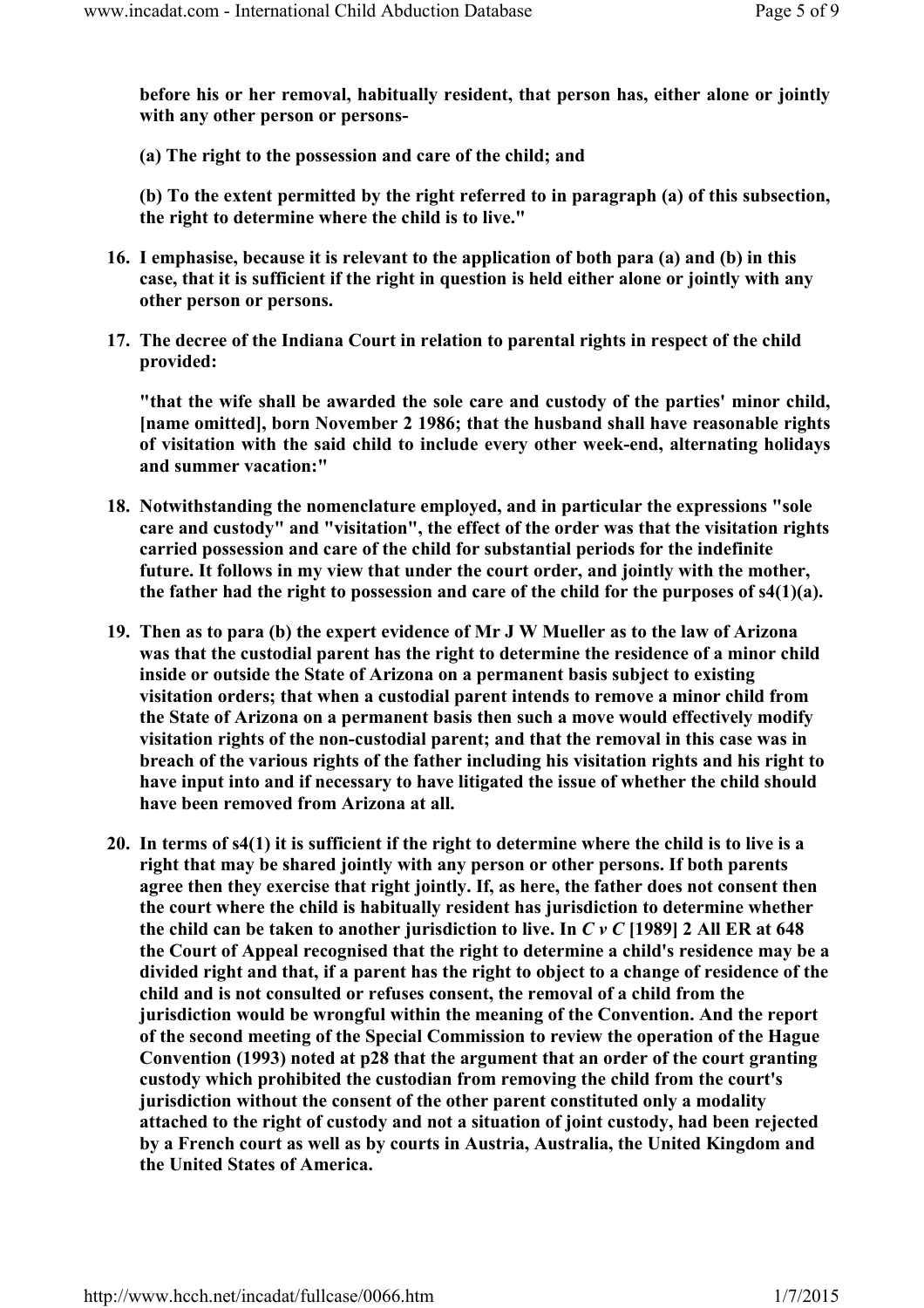- 21. Mr Harrison submitted, however, that the concepts of rights of custody and rights of access under the Act and the Convention were mutually exclusive and that custody rights were reposed in the primary care giver. I can see nothing in the scheme and purpose of the legislation and the Convention to justify departing from the ordinary and natural meaning of the words employed in s4. Under the statute and the Convention questions of rights of custody and rights of access are directed to different subjects and there is nothing inconsistent with the parent having both rights of custody, if the access rights extend to intermittent possession and care of the child, as well as those access rights themselves. Whether those rights are rights of custody is important in determining questions relating to the forum in which custody questions are to be determined. If they are, then the parent can claim under s12(1) that at the time the child was removed to New Zealand those rights would have been exercised but for the removal. Access questions arise differently. They are directed to arrangements for organising or securing the effective exercise of rights of access.
- 22. I would allow the appeal. I agree with the orders proposed by the President.

## Judgment of HARDIE BOYS J

- 23. I agree with the judgments that have been delivered by the President and by Richardson J and make only some brief observations.
- 24. The case falls for decision under s 12 of the Guardianship Amendment Act 1991, an Act which, according to its long title, was enacted in order to implement the Hague Convention on the Civil Aspects of International Child Abduction. It is incumbent on the Court to construe the Act in a manner that will as far as possible give effect to that purpose.
- 25. The issue in this Court has been as to the meaning of s 4(1) which enacts, but in a more extended form and with one particular difference, Article 5 of the Convention. The difference is that while the Convention defines rights of custody in a single formula, the statute has a two-fold cumulative formula. In this case I think nothing turns on the distinction because I am satisfied, for the reasons already given by my brethren, that both aspects are satisfied. The father has, jointly with the mother, although to a lesser extent, the right to possession and care of the child, and jointly with her has the right to determine where the child is to live: this because the reality is that his consent is required to a change of residence, or failing that there must be an order of the Court (see C v C [1989] 2 All ER 465 at 648).
- 26. I accept Mr Harrison's point that the Convention and the statute differentiate between rights of custody and rights of access as defined by them. That is necessary because they deal with two quite different situations. One is the removal of the child from a country in breach of a parent's custodial rights, the other is the facilitating of access between one country and another; while the reference to access in s 4(2)(b) simply ensures that the claim of a parent with custodial rights is not defeated by a parent while exercising access rights.
- 27. There is however no valid reason to take the distinction further in order to differentiate, for the purposes of s 4(1), between the one who is sometimes called the primary care giver and the one who has what used to be called visiting rights, and to say that the former has rights of custody, but the latter has none. To draw such a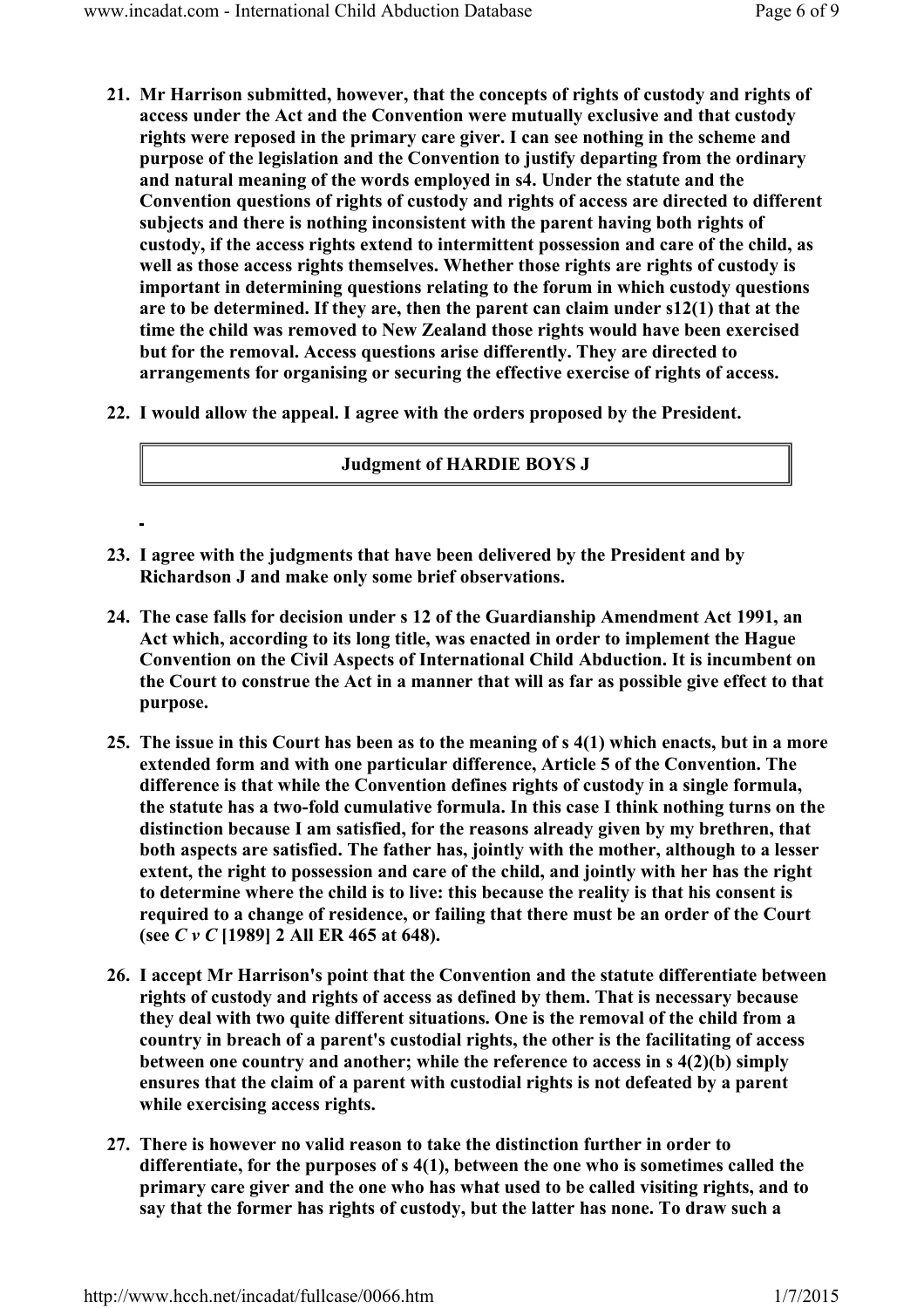distinction would defeat the objective of the Convention which is to ensure that questions of residence along with other questions affecting the child's welfare are normally to be dealt with by the Courts of the child's habitual residence.

28. I therefore agree that the appeal should be allowed and the case remitted to the District Court.

## Judgment of McKAY J

- 29. By decree of the Lake County Superior Court of the State of Indiana dated 29 March 1990, the respondent wife was awarded the sole care and custody of the child of the parties, and the husband was given reasonable rights of visitation with the child to include every other weekend, alternating holidays and summer vacation. The father alleges that the wife wrongfully removed the child to New Zealand from Arizona in the United States, contrary to the Hague Convention and to the Guardianship Amendment Act 1991.
- 30. The Family Court Judge reached the conclusion that the removal of the child was wrongful in accordance with the laws of Arizona, and wrongful pursuant to the provisions of the Hague Convention, but was not wrongful under the provisions of Section 4(1)(a) of the Guardianship Amendment Act 1991. An appeal to the High Court was removed to this Court by an order made by the High Court on 4 August 1994.
- 31. The Guardianship Amendment Act 1991 is described in its long title as:

"(a) To amend the Guardianship Act 1968 in order to implement the Hague Convention on the Civil Aspects of International Child Abduction; and

- (b) To provide for matters incidental thereto".
- 32. That being its declared purpose, it should so far as possible be construed in a manner which will implement the Convention and accord with its terms. It is unfortunate that for reasons which are not readily discernible the Act has departed from the wording of the Convention, instead of simply adopting it as has apparently been done in other countries. Some of the differences appear to be significant. One such difference is the basis for the conclusion reached by the Family Court Judge.
- 33. The application is brought under section 12. One of the requirements of that section is that the child was removed from another Contracting State in breach of the applicant's rights of custody in respect of the child. Rights of custody are defined in section 4 as follows:

"(1) For the purposes of this Part of this Act, a person has rights of custody in respect of a child if, under the law of the Contracting State in which the child was, immediately before his or her removal, habitually resident, that person has, either alone or jointly with any other person or persons, -

(a) The right to the possession and care of the child; and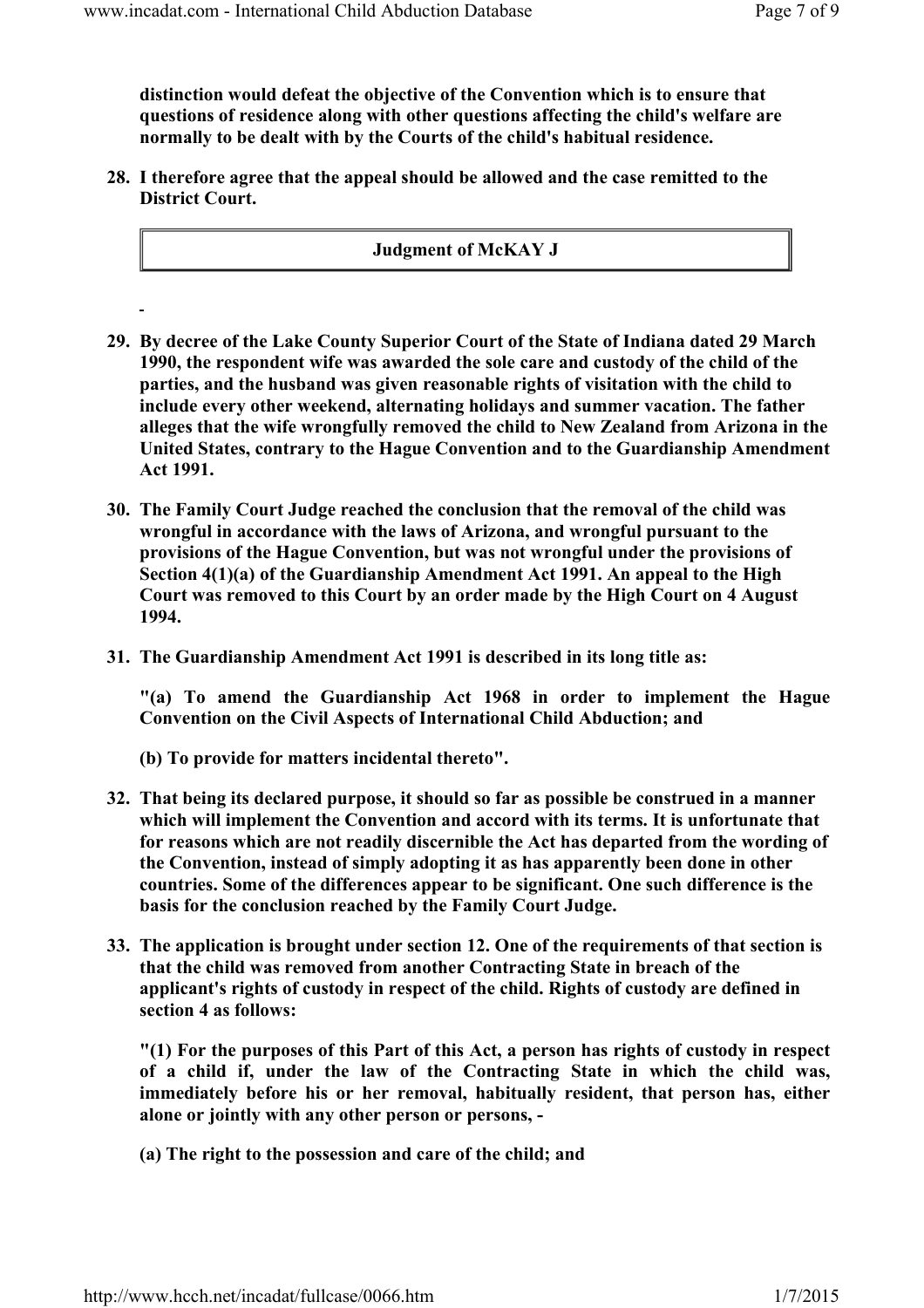(b) To the extent permitted by the right referred to in paragraph (a) of this subsection, the right to determine where the child is to live.

(2) For the purposes of this Part of this Act, an applicant who has rights of custody in respect of a child shall be deemed to be actually exercising those rights, even though the child is in the possession of another person, -

(a) If -

(i) The applicant has placed the child in the possession of that other person pursuant to the right referred to in subsection (1)(b) of this section; and

(ii) The child is in the possession of that other person pursuant to that other person's right of access in respect of the child."

- 34. The question is whether the father has rights of custody which have been breached by the removal of the child to New Zealand. Although the Indiana Court order refers to the wife having "sole custody", the word does not appear to be used in the same sense as it is used in the Convention or in the New Zealand statute. The terms of the order clearly give the father the right to the possession and care of the child during alternating holidays and summer vacations. The wife does not have the sole right to determine where the child is to live, because the father's right of access must be observed. This is made clear by the expert evidence of Mr Mueller. Where the child is to live can to this extent be determined only by the agreement of both parents. The father, therefore, has jointly with his wife the right to determine where the child is to live.
- 35. It follows that the father has rights of custody in terms of section 4, and that these rights have been breached by the wife's removal of the child to New Zealand without his consent.
- 36. Mr Harrison argued that the Act and the Convention are careful to distinguish rights of custody and rights of access, each being treated separately. While this is true, the respective definitions appear to overlap rather than to be mutually exclusive. The fact that a right of access includes a right to take the child for a limited period of time to a place other than the child's habitual residence, does not preclude that right being also a right of custody if it satisfies the requirements of section 4.
- 37. The other requirements in section 12(1) are clearly satisfied. The grounds of the application being therefore made out, the Court is required by subsection (2) to make an order that the child be returned forthwith. I would, therefore, allow the appeal. I agree with the orders proposed by the President.

Solicitors:

Simpson Grierson Butler White, Wellington, for Appellant

Bruce A J Stuart, Auckland, for Respondent

[http://www.incadat.com/] [http://www.hcch.net/] [top of page]

All information is provided under the terms and conditions of use.